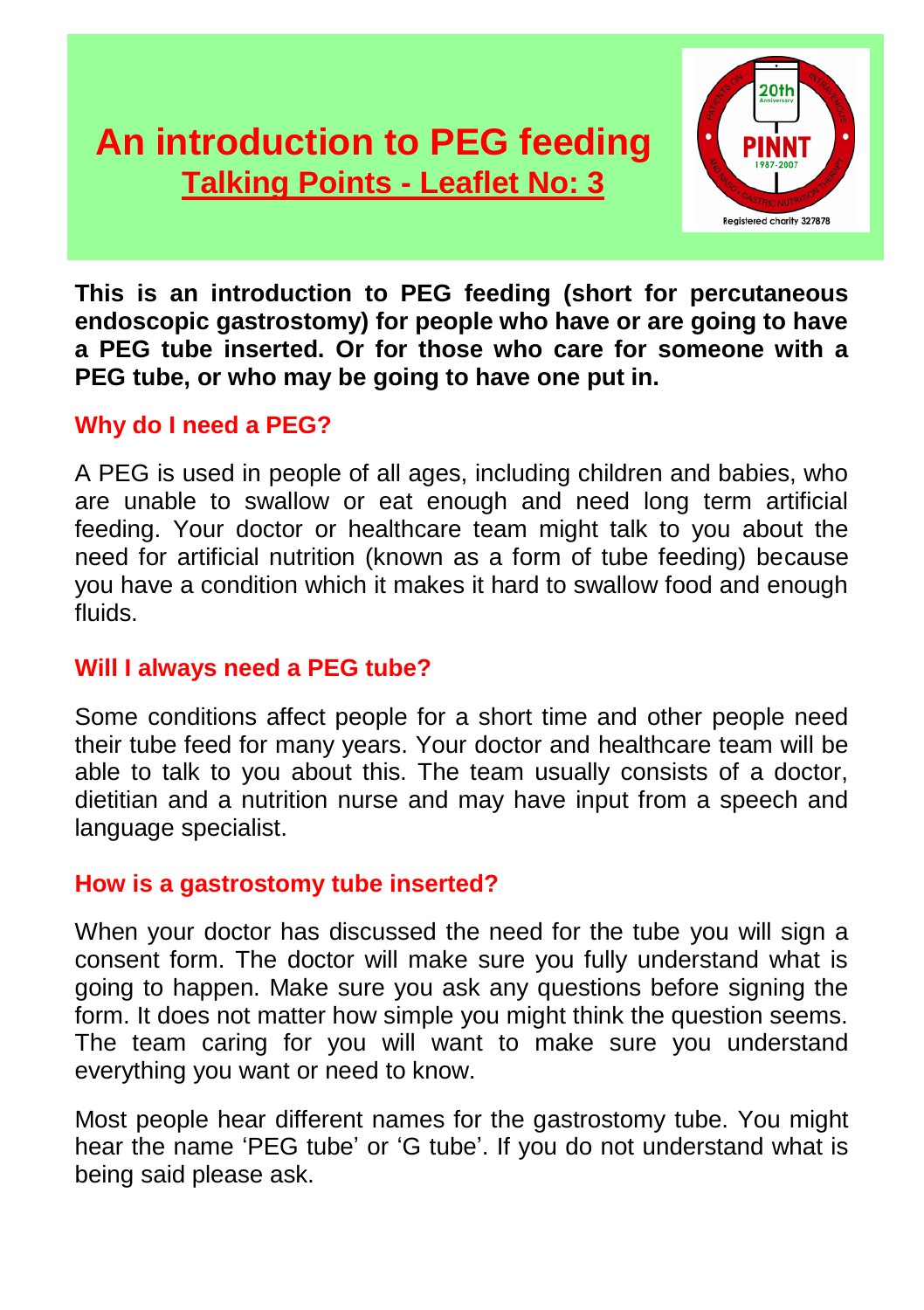You will usually be taken to the Endoscopy department to have the tube put in. Some people need to have general anaesthetic and others are given some sedation and medicines to keep them relaxed whilst the doctor puts the tube in.

Usually it takes around 10 – 15 minutes and you will wake up in the recovery room where the nurses will look after you until you are awake enough to go back to the ward, or go home if you are well enough to have your tube put in as an outpatient.

Because you will have a small incision (cut) made for the tube to come out from the stomach to the skin you may feel a bit uncomfortable afterwards. Please tell your care team and they will be able to help you with this.

You will not be able to use the tube for at least a few hours if this is your first gastrostomy tube you have had. The nurse and dietitian will be able to advise you and support you as you have your first water and feed through the tube.

# **How do I care for my PEG SITE?**

You will be shown how to keep your PEG site clean. To start with the site may feel sore and you might have some sticky fluid from the site where the hole they had to make is healing up. It can take up to a few weeks for some



people to find their PEG site has healed properly. Do not worry about this because you will be cared for or shown and told what to do.

Some people are at home and might need care from the community nurse or dietitian in the early days to make sure the site is clean and healing well.

Each hospital care team have different ideas and so please do not worry if you have read or heard about the need for sterile dressings and saline. Some hospitals do not use these and other patients might need them.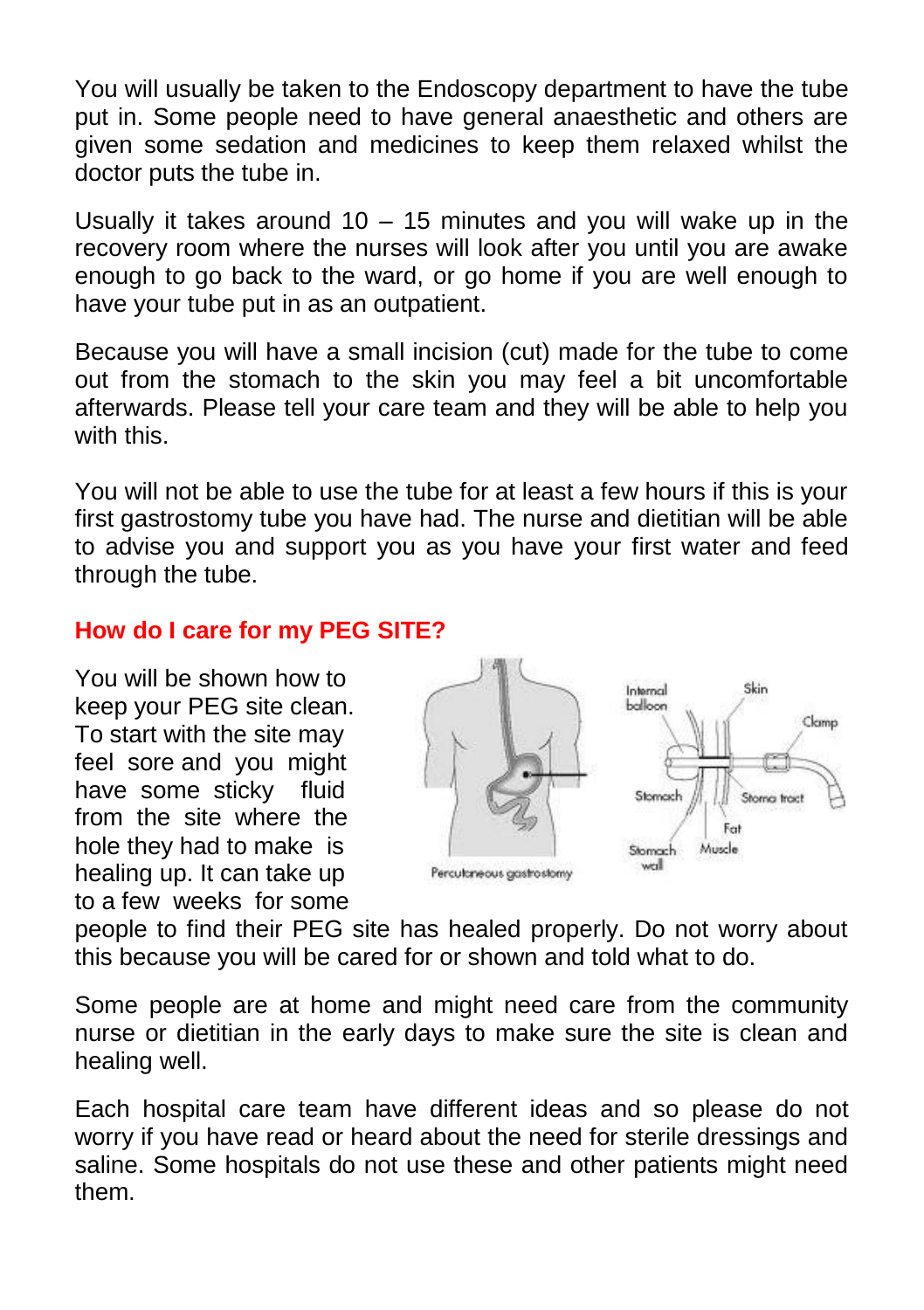It is very important to keep everything clean and you will have been taught how to look after your tube and site by your care team either at home or in hospital. If you have forgotten or are worried please ask them again as it's not worth taking any chances or being worried.

### **Do I need special water for my tube?**

Even if you are not using your tube for feed you will still be given instructions on how to flush the tube with water. In most cases tap water is used, although in some areas *cooled* boiled water or sterile water is needed especially for people who may have problems with their immune system and are at even more risk of infection.

### **Can I have a shower or bath?**

If you are well enough ask when you can have a shower. It will probably be about a month before you can have a bath or go swimming but again check with your health care team.



#### **My site looks red and sore.**

If you have redness or pain or feel you have any other problem with your PEG tube or care of your site contact your nurse, doctor or dietitian who will be able to give you advice and support.

It is very important not to rush or skip any stage of your PEG site or PEG tube care. Take your time and you will soon become confident and used to what is normal for you and how to manage these things each day.

## **Will the liquid food be like ordinary food?**

The food you will need will be a liquid in a sterile container. It does not look like ordinary food and is not always a very nice smell or colour either! Your dietitian will talk to you about the type of feed you need. Some people need a lot more of one type of feed than another patient and so do not worry if other people are managing their feed in a different way to you. The feed contains all the calories and other essential nourishment such as vitamins and minerals that you need. Some of this will depend on what is wrong with you, how heavy you are and how much fluid you need in a day.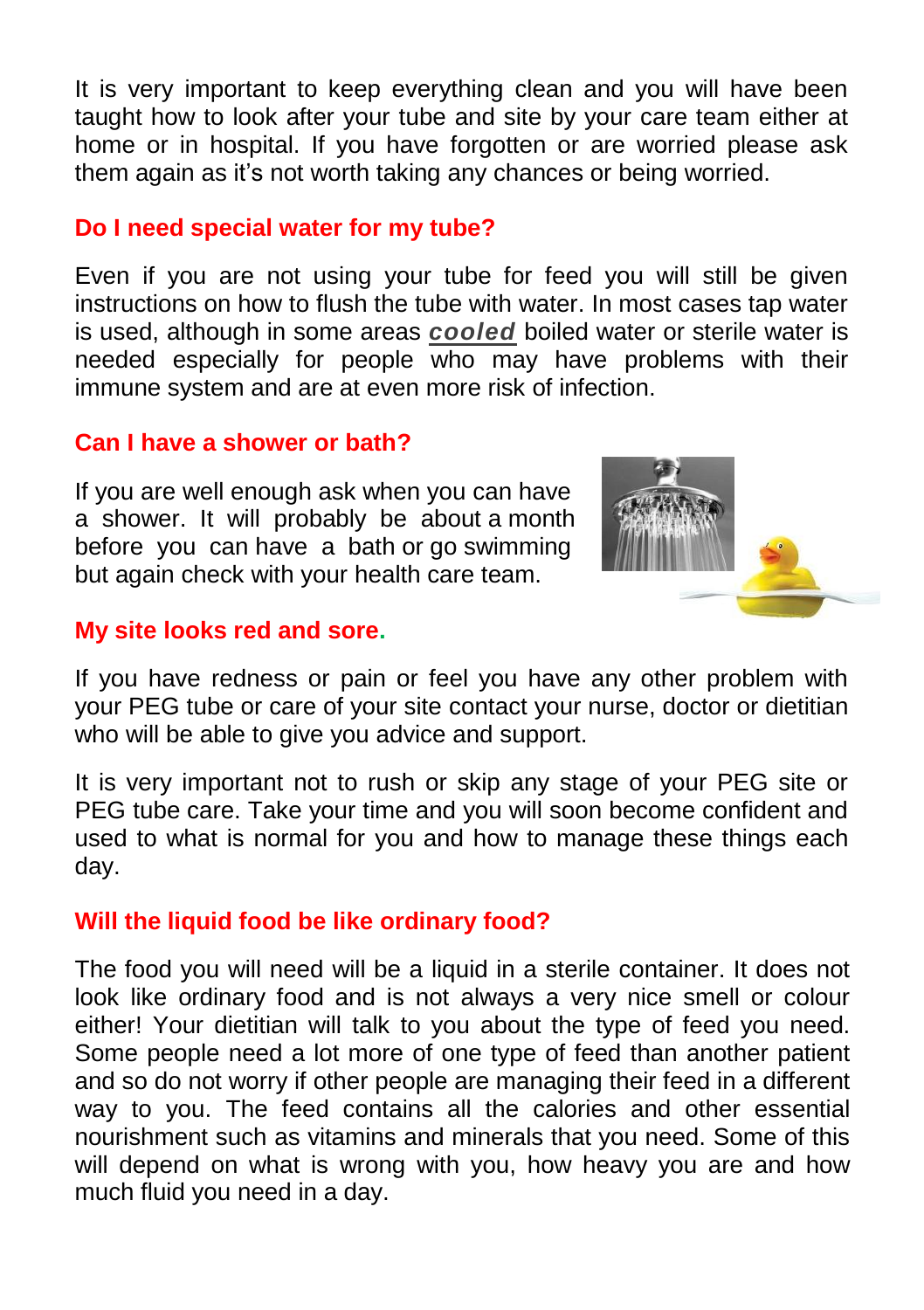### **How will I know what to do?**



 The dietitian will write a plan with you [or for] and you will be able to have a copy of this to check especially in the early days of managing at home alone. They will also tell you how much water to use before and after your feed or medication. It is very important that you do this so you get some water and also to stop your tube blocking.

 If you think your tube is blocked please follow the advice you have been given or contact one of your

medical team straight away by telephone for advice on what to use and who to see for help.

### **When will I be fed and how?**

Each patient has different needs and so the dietitian will have worked out a plan for you. Some people have their feed when they are asleep and do not have any feed during the day.

Others have only day time feeds and carry their feed in a backpack or shoulder bag as they are up and about in the day time.

Bolus feeding can also be used which is using a syringe to slowly let the feed drip into the stomach through an enteral feeding syringe.

Some people use a mixture of both methods and vary the times of the feed according to their daily routine and care needs. Your dietitian will be able to talk to you about this.

Some patients might still be able to eat and drink normally and need their feed to give them extra calories and nutrients.

## **Will I need to use a lot of different equipment?**

Your healthcare team will arrange for you to learn how to care for your PEG and new needs before and possibly shortly after having your PEG put in.

The equipment will seem strange and possibly you will feel awkward about using it to begin with.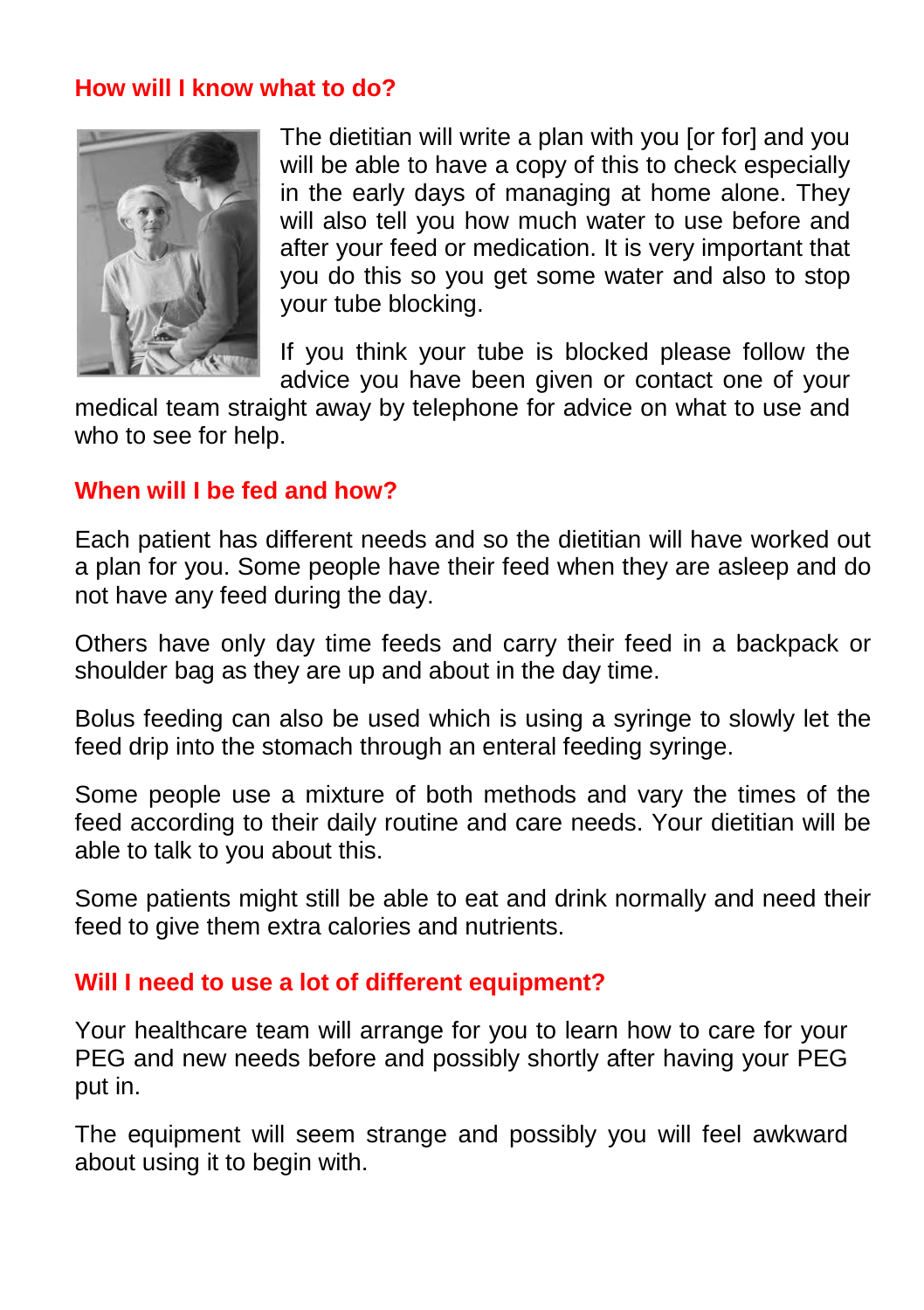# **Why are the syringes purple?**

You will have special syringes which are purple (UK). These are designed to fit onto the end of your tube and can only be used for enteral [tube] feeding or medication and oral medications. This is a

safety feature so that in hospitals they cannot be used for other types of care and treatment which other patients might need. Some syringes need a small plastic adapter on the end of the PEG tube so that they fit and others do not need this. Your care team will advise you and show you what to do.



If you have been advised that you can use a syringe for a few times or a day then please follow their advice about washing these and storage. It is very important that you keep things very clean and dry when not in use.

# **What is a feed pump?**

If you will be using a feed pump so that a slow measured dose of feed can be pumped (infused) into your stomach you will need to learn how to set this running and what to do if the alarm sounds. Do not worry about the alarms as they are there to warn you that something needs your attention such as the bottle of feed being empty.

## **How will I obtain my supplies?**

Many areas arrange for your supplies to be delivered to your home by a homecare company who look after the needs of patients all the time. You will probably have a named worker in the company who you can contact and order your supplies when you need them. Sometimes they arrange to call you and check that you have enough of all of your equipment and feed.

In other areas the community nurse might be responsible for delivering some or all of your equipment each month such as syringes and the hospital to homecare company just deliver your bottles of feed.

You will need a dry clean cupboard or other safe place to keep your supplies but you can have as much each time as you can cope with storing and so do not worry about this.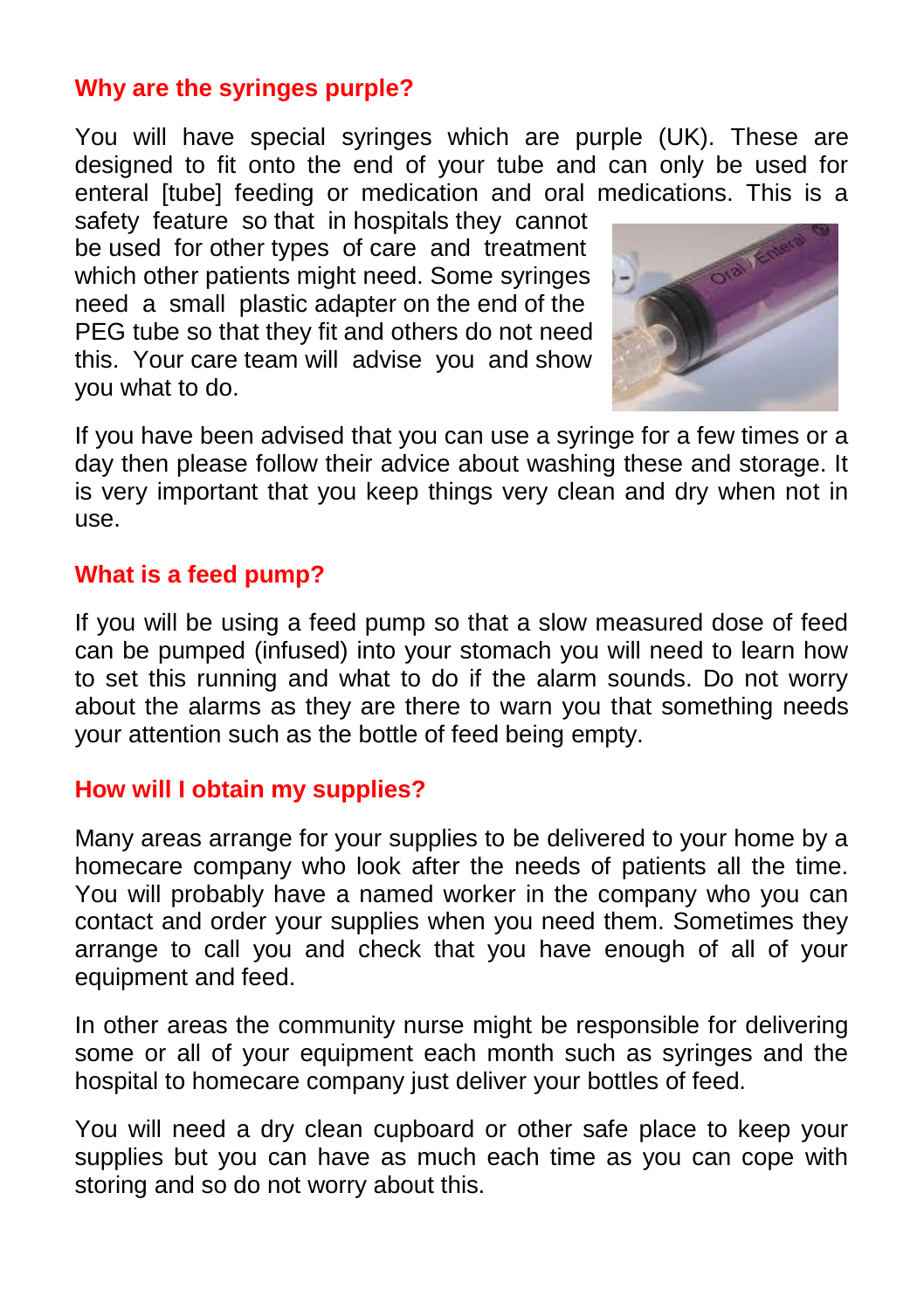Your hospital to homecare company or nurse will also give you an emergency number to call in case you have problems with your pump outside of office hours.

# **Will I still feel hungry or thirsty?**

People who use gastrostomy feeding are unlikely to feel hungry. You may feel thirsty and so if your doctor has said you can manage small sips of water this is a good idea.

If, like many people, you cannot drink it is even more important to have very good care of your mouth. If you have problems with a very dry mouth ask your doctor if there is some help with this as some products might be suitable on prescription to help you.



In very hot weather or if you are unwell with another condition or infection you might need some extra water like everybody else. Check with your health care team and if you need advice about how to fit it in with your usual feed regime your dietitian will advise you.

*Tell your health care team if your mouth is sore and dry as they might need to give you some treatment for this or a spray to help keep your mouth moist.* 

# **Do I still need to go to the dentist?**

It is very important that you still visit your dentist and that they know you cannot manage to eat or drink. We all need to care for our mouth and teeth and again the dentist may be able to offer some good advice and care if you have limited or no oral fluids.

## **Will I still be able to have a social life?**

Yes you can! You might have already had to start to make adjustments if your condition has been a long term problem.

Having your PEG feeding might make you wary of going out and how you will cope with explaining things to those you meet.

The best way is to explain it in simple but clear words for example that your illness means you cannot eat and drink and so this is an ideal way of getting all you need to stay well nourished. Answering questions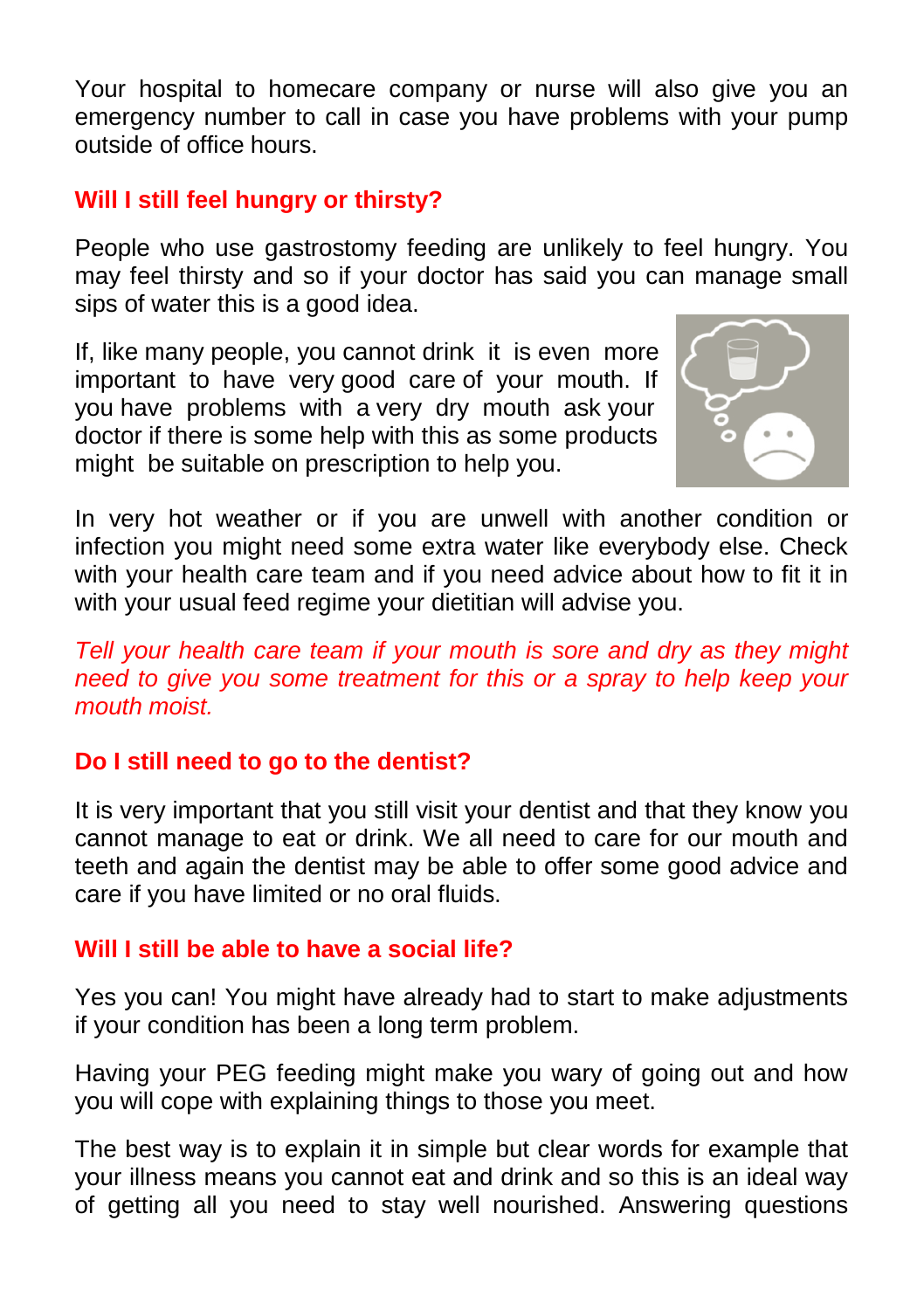might seem like the last thing you need but most people will be supportive and you are still the same person!

You can still go out if you are well enough and if you have to stay inside more often there are still plenty of ways of keeping in touch with your friends and family. You can even find new hobbies and interests or discover enjoyment in trying some of the things you have always wanted time to try and do!

Make sure you have plenty of time to rest and if you are finding you are getting too tired especially if you have been ill in hospital set limits to phone calls. Explain to people that you will be in touch again soon and will look forward to short and enjoyable chats or visits so that you can focus on feeling stronger. Again most people will understand this situation.

### **Can I go back to work?**

This will depend on your illness and how you feel and should be discussed with your doctor.

If you're well enough and once you have settled into a routine and adjusted to your feeding, artificial nutrition need not stop you from working.

If you cannot work and this is a sudden change it will feel hard and upsetting to begin with. Do not be afraid to seek help with those feelings as they are normal and should not be ignored. Gradually you will come to find new ways of spending your time and enjoying life again. This might include a new hobby or interest. It might even be possible to try some voluntary work or even in time return to some paid employed employment. Keep in contact with your doctor and care team and if this is becoming difficult they can possibly suggest somebody to assist you with this situation

#### **Will I be able to go back to school?**

Yes, your feeding will not stop you going to school. Your doctor and the team looking after you will talk to you about this especially if you have been very ill in hospital for a long time. The staff at school will be there to look after you will possibly need to be shown how to manage your feed and equipment if you cannot do this yourself. They will also need to know what to do if you are poorly and cannot manage things so easily.